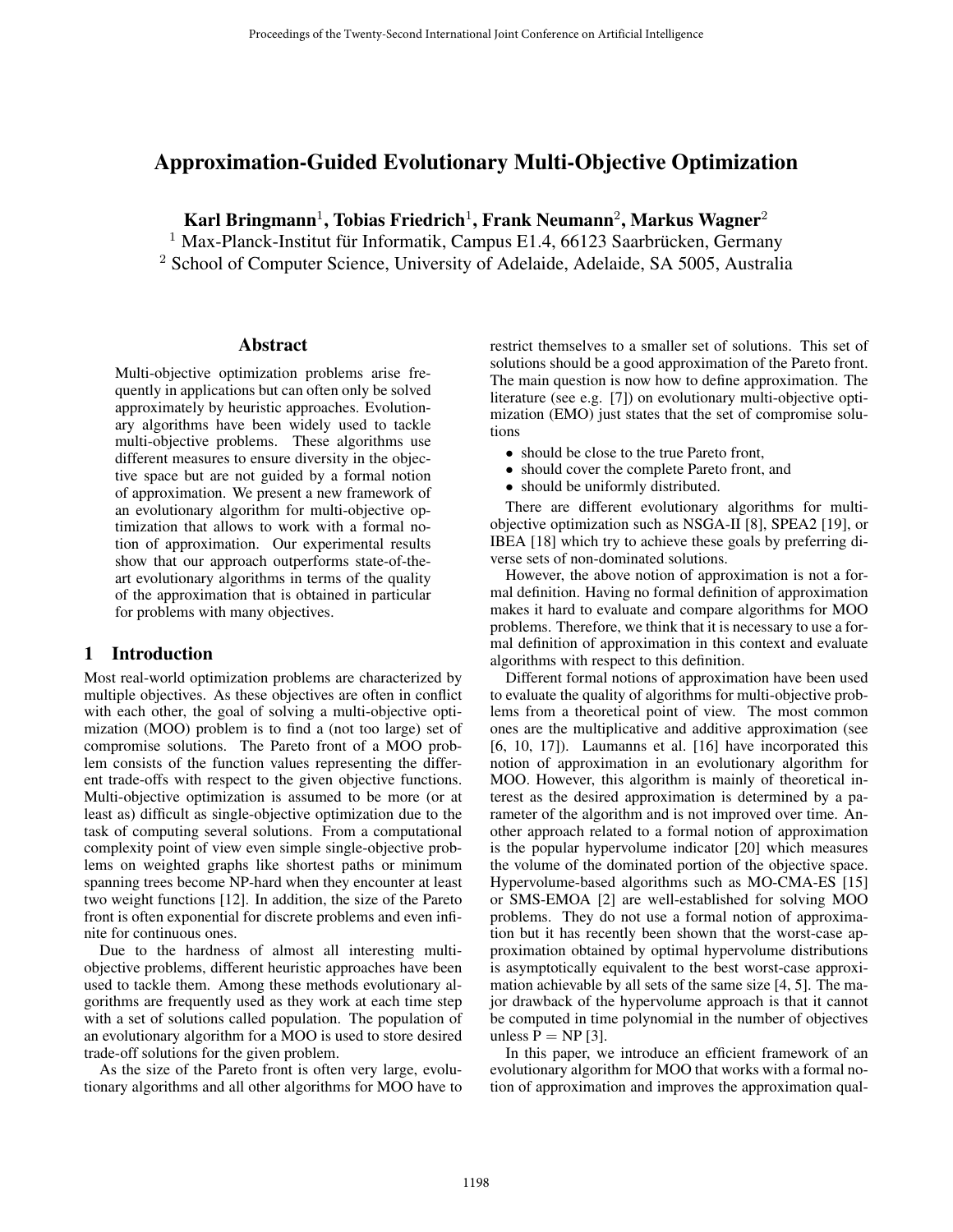ity during its iterative process. The algorithm can be applied to a wide range of notions of approximation which are formally defined. As the algorithm does not have complete knowledge about the true Pareto front, it uses the best knowledge obtained so far during the optimization process.

The intuition for our algorithm is as follows. During the optimization process, the current best set of compromise solutions (usually called "population") gets closer and closer to the Pareto front. Similarly, the set of all non-dominated points seen so far in the objective space (we call this "archive") is getting closer to the Pareto front. Additionally, the archive is getting larger and larger and becoming an increasingly good approximation of the true Pareto front. Assuming that the archive approximates the Pareto front, we then measure the quality of the population by its approximation with respect to the archive. In our algorithm

- any set of feasible solutions constitutes an (potentially bad) approximation of the true Pareto front, and
- we optimize the approximation with respect to all solutions seen so far.

We show that this approach is highly successful in obtaining approximations according to the formal definition. Comparing our results to state of the art approaches such as NSGA-II, SPEA2, and hypervolume based algorithms, we show that our algorithm gives significantly better approximations fulfilling the formal definition.

The outline of this paper is as follows. We introduce some basic definitions in Section 2. The basic algorithm is presented in Section 3 and speed up techniques are discussed in Section 4. We report on our experimental results in Section 5 and finish with some conclusions.

#### 2 Preliminaries

We consider minimization problems with  $d$  objective functions, where  $d \geq 2$  holds. Each objective function  $f_i : S \mapsto$ R,  $1 \leq i \leq d$ , maps from the considered search space S into the real values. In order to simplify the presentation we only work with the dominance relation on the objective space and mention that this relation transfers to the corresponding elements of S.

For two points  $x = (x_1, \ldots, x_d)$  and  $y = (y_1, \ldots, y_d)$ , with  $x, y \in \mathbb{R}^d$  we define the following dominance relation:

$$
x \preceq y \Leftrightarrow x_i \le y_i \text{ for all } 1 \le i \le d,
$$
  

$$
x \prec y \Leftrightarrow x \preceq y \text{ and } x \ne y.
$$

The typical notions of approximation used in theoretical computer science are multiplicative and additive approximation. We use the following definition

**Definition 1.** *For finite sets*  $S, T \subset \mathbb{R}^d$ *, the additive approximation of* T *with respect to* S *is defined as*

$$
\alpha(S,T) := \max_{s \in S} \min_{t \in T} \max_{1 \le i \le d} (s_i - t_i).
$$

This paper only regards additive approximation. However, our approach can be easily adapted to multiplicative approximation where in Definition 1 just the term  $s_i - t_i$  has to be replaced by  $s_i/t_i$ .

Algorithm 1: Measure approximation quality of a population

| <b>input</b> : Archive A, Population $P$                                             |  |
|--------------------------------------------------------------------------------------|--|
| <b>output:</b> Indicator $S_{\alpha}(A, P)$                                          |  |
| $1\;S\leftarrow\emptyset$ :                                                          |  |
| 2 foreach $a \in A$ do                                                               |  |
| $\delta \leftarrow \infty$<br>3                                                      |  |
| $\overline{\mathbf{4}}$<br>foreach $p \in P$ do                                      |  |
| $\sqrt{5}$<br>$\rho \leftarrow -\infty;$                                             |  |
| $\begin{array}{c} 6 \\ 7 \end{array}$<br>for $i \leftarrow 1$ to d do                |  |
| $\begin{aligned} \vert \quad \rho \leftarrow \max\{\rho, a_i - p_i\}; \end{aligned}$ |  |
| $\delta \leftarrow \min\{\delta, \rho\};$<br>8                                       |  |
| $S \leftarrow S \cup \{\delta\};$<br>9                                               |  |
| 10 sort $S$ decreasingly;                                                            |  |
| 11 return $S$ :                                                                      |  |

| <b>Algorithm 2:</b> Insert point into archive                                                                                               |  |  |  |
|---------------------------------------------------------------------------------------------------------------------------------------------|--|--|--|
| <b>input</b> : Archive A, Point $p \in \mathbb{R}^d$<br><b>output:</b> Archive consisting of the Pareto optimal points<br>of $A \cup \{p\}$ |  |  |  |
| 1 dominated $\leftarrow$ false;<br>2 foreach $a \in A$ do<br>3   if $a \prec p$ then delete a from A;                                       |  |  |  |
| 4 <b>if</b> $a \succeq p$ then <i>dominated</i> $\leftarrow true$ ;                                                                         |  |  |  |
| 5 if not <i>dominated</i> then add p to A;                                                                                                  |  |  |  |
| 6 return $A$ ;                                                                                                                              |  |  |  |

Our aim is to minimize the additive approximation of the population  $P$  we output with respect to the archive  $A$  of all points seen so far, i.e., we want to minimize  $\alpha(A, P)$ . The problem is that  $\alpha(A, P)$  is not sensitive to local changes of P.  $\alpha(A, P)$  only measures improvements of points which are currently worst approximated.

To get a sensitive indicator which can be used to guide the search, we consider instead the set  $\{\alpha(\{a\}, P) \mid a \in A\}$ of all approximations of the points in  $A$ . We sort this set decreasingly and call the resulting sequence

$$
S_{\alpha}(A, P) := (\alpha_1, \ldots, \alpha_{|A|}).
$$

The first entry  $\alpha_1$  is again  $\alpha(A, P)$ . Our new goal it then to minimize  $S_{\alpha}(A, P)$  *lexicographically*. Note that this is an augmentation of the order induced by  $\alpha(A, P)$ : If we have  $\alpha(A, P_1) < \alpha(A, P_2)$  then we also have  $S_{\alpha}(A, P_1) <$ lex  $S_{\alpha}(A, P_2)$ . Moreover, this indicator is locally sensitive. Algorithm 1 describes how to calculate it.

#### 3 Simple Algorithm

Given the definition of  $S_{\alpha}(A, P)$ , it is easy to come up with an algorithm which minimizes it lexicographically. Algorithm 3 presents such an algorithm. It maintains a population of  $\mu$  individuals. In each generation, it generates  $\lambda$  new offspring. From the union of the old population and the offspring generation it iteratively removes the individual  $p$  for which  $S_{\alpha}(A, P \setminus \{p\})$  is lexicographically smallest. Every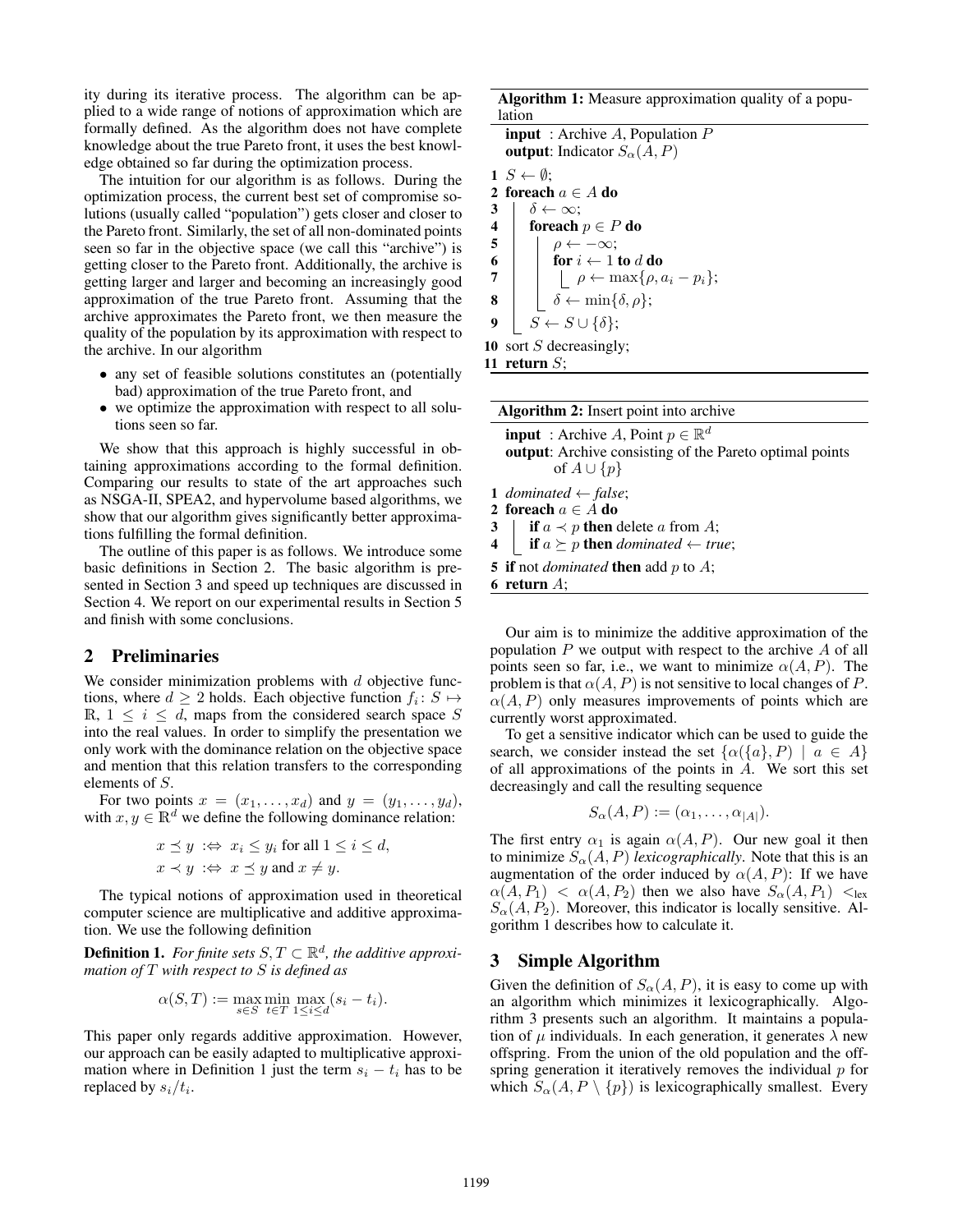|    | <b>Algorithm 3:</b> Simple $(\mu + \lambda)$ -Approximation Guided EA |
|----|-----------------------------------------------------------------------|
|    | 1 Initialize population P with $\mu$ random individuals;              |
|    | 2 Set archive $A \leftarrow P$ ;                                      |
| 3  | <b>foreach</b> generation <b>do</b>                                   |
| 4  | Initialize offspring population $O \leftarrow \emptyset$ ;            |
| 5  | for $j \leftarrow 1$ to $\lambda$ do                                  |
| 6  | Select two random individuals from $P$ ;                              |
| 7  | Apply crossover and mutation;                                         |
| 8  | Add new individual to $O$ ;                                           |
| 9  | foreach $p \in O$ do                                                  |
| 10 | Insert offspring $p$ in archive $A$ with Algorithm 2;                 |
| 11 | Add offsprings to population, i.e., $P \leftarrow P \cup O$ ;         |
| 12 | while $ P  > \mu$ do                                                  |
| 13 | foreach $p \in P$ do                                                  |
| 14 | Compute $S_{\alpha}(A, P \setminus \{p\})$ with Algorithm 1;          |
| 15 | Remove p from P for which $S_{\alpha}(A, P \setminus \{p\})$ is       |
|    | lexicographically smallest;                                           |

new individual is added to the archive A such that the archive only contains non-dominating solutions. As described in Algorithm 2, this means that (i) a new offspring is only added if it is not dominated by another individual already in  $A$  and (ii) individuals in A which are dominated by a new individual are removed. Note that in contrast to many other algorithms (like Laumanns et al. [16] or all hypervolume-based algorithms), our new algorithms needs no meta-parameters.

We now give an upper bound for the runtime of Algorithm 2. One generation consists of producing and processing  $\lambda$  offspring. The main part of the runtime is needed for the  $\mathcal{O}(\lambda(\mu + \lambda))$  computations of  $S_{\alpha}(A, P \setminus \{p\})$ , each costing  $\mathcal{O}(d |A|(\mu + \lambda) + |A| \log |A|)$ . Hence, we get a runtime of  $\mathcal{O}(\lambda(\mu + \lambda) |A| (d (\mu + \lambda) + \log |A|))$  for generating an offspring of  $\lambda$  points. This means for N function evaluations, that is,  $N$  generated points overall, we get a total runtime of

$$
\mathcal{O}(N(\mu+\lambda)|A|\left(d\left(\mu+\lambda\right)+\log|A|\right))
$$

This algorithm works well for small population and offspring sizes  $\mu + \lambda$ , but for e.g.  $\mu + \lambda = 100$ , it becomes very slow due to the  $(\mu + \lambda)^2$  factor.

## 4 Fast Algorithm

We now show how to speed-up our approach. Let us first assume that the approximations  $\alpha({a}, {p})$  are distinct for all  $a \in A$  and  $p \in P$ . For all  $a \in A$  we denote the point  $p \in P$  that approximates it best by  $p_1(a)$  and the second best by  $p_2(a)$ . The respective approximations we denote by  $\alpha_i(a) := \alpha(\{a\}, \{p_i(a)\})$  for  $i \in \{1, 2\}$ . Now, let  $p \neq q \in \tilde{P}$ <br>and consider  $S_{-} := S_{+}(A \mid P \setminus \{n\})$  and  $S_{-} := S_{+}(A \mid P \setminus P)$ and consider  $S_p := S_\alpha(A, P \setminus \{p\})$  and  $S_q := S_\alpha(A, P \setminus \{p\})$  ${q}$ ). Significant for the comparison of the two are only the positions  $a \in A$  where  $S_p$  or  $S_q$  differ from  $S := S_\alpha(A, P)$ . This is the case for all positions in  $B := \{a \in A \mid p_1(a) \in$  $\{p, q\}$ . If we delete p from P, then the worst approximation of one of the  $a \in B$  is the maximum of  $\max{\{\alpha_2(a) | p_1(a) =\}}$ p} and  $\max{\{\alpha_1(a) | p_1(a) = q\}}$ . Now observe that if

$$
\beta(p) := \max_{a \in A} \{ \alpha_2(a) \mid p_1(a) = p \}
$$

|      | <b>Algorithm 4:</b> Fast $(\mu + \lambda)$ -Approximation Guided EA                   |
|------|---------------------------------------------------------------------------------------|
| 1-11 | See lines $1-11$ of Algorithm 3                                                       |
| 12   | foreach $a \in A$ do                                                                  |
| 13   | $p_1(a) \leftarrow \operatorname{argmin}_{p \in P} \alpha(\{a\}, \{p\});$             |
| 14   | $p_2(a) \leftarrow \operatorname{argmin}_{p_1(a) \neq p \in P} \alpha(\{a\}, \{p\});$ |
| 15   | $\alpha_1(a) \leftarrow \min_{p \in P} \alpha(\{a\}, \{p\});$                         |
| 16   | $\alpha_2(a) \leftarrow \min_{p_1(a) \neq p \in P} \alpha(\{a\}, \{p\});$             |
| 17   | foreach $p \in P$ do                                                                  |
| 18   | $\beta(p) \leftarrow \max_{a \in A} {\alpha_2(a)   p_1(a) = p};$                      |
| 19   | while $ P  > \mu$ do                                                                  |
| 20   | Remove $p^*$ from P with $\beta(p)$ maximal;                                          |
| 21   | <b>for<br/>each</b> $a \in A$ with $p_1(a) = p^*$ <b>do</b>                           |
| 22   | Compute $p_1(a), p_2(a), \alpha_1(a), \alpha_2(a)$ as done                            |
|      | above in lines $13-16$ ;                                                              |
| 23   | $\upharpoonright$ $\beta(p_1(a)) \leftarrow \max\{\beta(p_1(a)), \alpha_2(a)\};$      |
|      |                                                                                       |

is smaller than the respective  $\beta(q)$ , then also the larger term above is smaller, as  $\max{\{\alpha_1(a) | p_1(a) = q\}}$  <  $\max{\alpha_2(a) | p_1(a) = q}$ . Hence, we end up with the fact that we only have to compare  $\beta(p)$  and throw out the point p with  $\beta(p)$  maximal (see Algorithm 4).

Recall that we assumed that all approximations  $\alpha(\{a\}, \{p\})$  with  $a \in A$ ,  $p \in P$  are distinct. If this does not hold, we can simply change the indicator  $S_{\alpha}(A, P)$ slightly and insert symmetry breaking terms  $a \cdot \varepsilon$ , where  $\varepsilon > 0$  is an infinitesimal small number. This means that we treat equal approximations as not being equal and hence in some arbitrary order.

We now give an upper bound for the runtime of Algorithm 4. For one generation, i.e., for producing and processing  $\lambda$  offspring, the algorithm needs a runtime of  $\mathcal{O}(d(\mu +$  $\lambda$ ) |A|) for computing the values  $p_1(a), p_2(a), \alpha_1(a), \alpha_2(a)$ and  $\beta(p)$  initially. Then we repeat  $\lambda$  times: We delete the point  $p^* \in P$  with  $\beta(p)$  maximal in  $\mathcal{O}(\mu + \lambda)$ , after which we have to recompute the values  $p_1(a), p_2(a), \alpha_1(a), \alpha_2(a)$ , but only for  $a \in A$  with  $p_1(a) = p^*$ . Observe that we can store a list of these  $a$ 's during the initial computation and keep these lists up to date with no increase of the asymptotic runtime. Also note that we would expect to find  $\mathcal{O}(|A|/|P|)$  points with  $p_1(a) = p^*$ , while in the worst case there may be up to  $\mathcal{O}(|A|)$  such points. Summing up, we get a heuristic runtime for one generation of  $\mathcal{O}(d(\mu+\lambda)|A|+\lambda((\mu+\lambda)+d|P|\cdot|A|/|P|))$  which simplifies to  $\mathcal{O}(d(\mu + \lambda)|A|)$  as  $|A| \geq \mu + \lambda$ . In the worst case we replace  $\mathcal{O}(|A|/|P|)$  by  $\mathcal{O}(|A|)$  and get a runtime for one generation of  $\mathcal{O}(d\lambda(\mu + \lambda)|A|)$ . For N fitness evaluations we, therefore, get a runtime of  $\mathcal{O}(d(1 + \mu/\lambda)|A|N)$  heuristically, and  $\mathcal{O}(d(\mu + \lambda)|A|N)$  in the worst case. Note that  $|A| \leq N$ . For any  $\lambda = \mathcal{O}(\mu)$ , e.g.  $\lambda = 1$  or  $\lambda = \mu$ , this can be simplified to  $\mathcal{O}(d\mu|A|N)$  in both cases, while for  $\lambda = \Omega(\mu)$ , e.g.  $\lambda = \mu$ , we get a reduced heuristic runtime of  $\mathcal{O}(d|A|N)$ .

#### 5 Experimental Study

The fast  $(\mu + \lambda)$ -version of our algorithm was implemented in the jMetal framework [11]. The code is available upon re-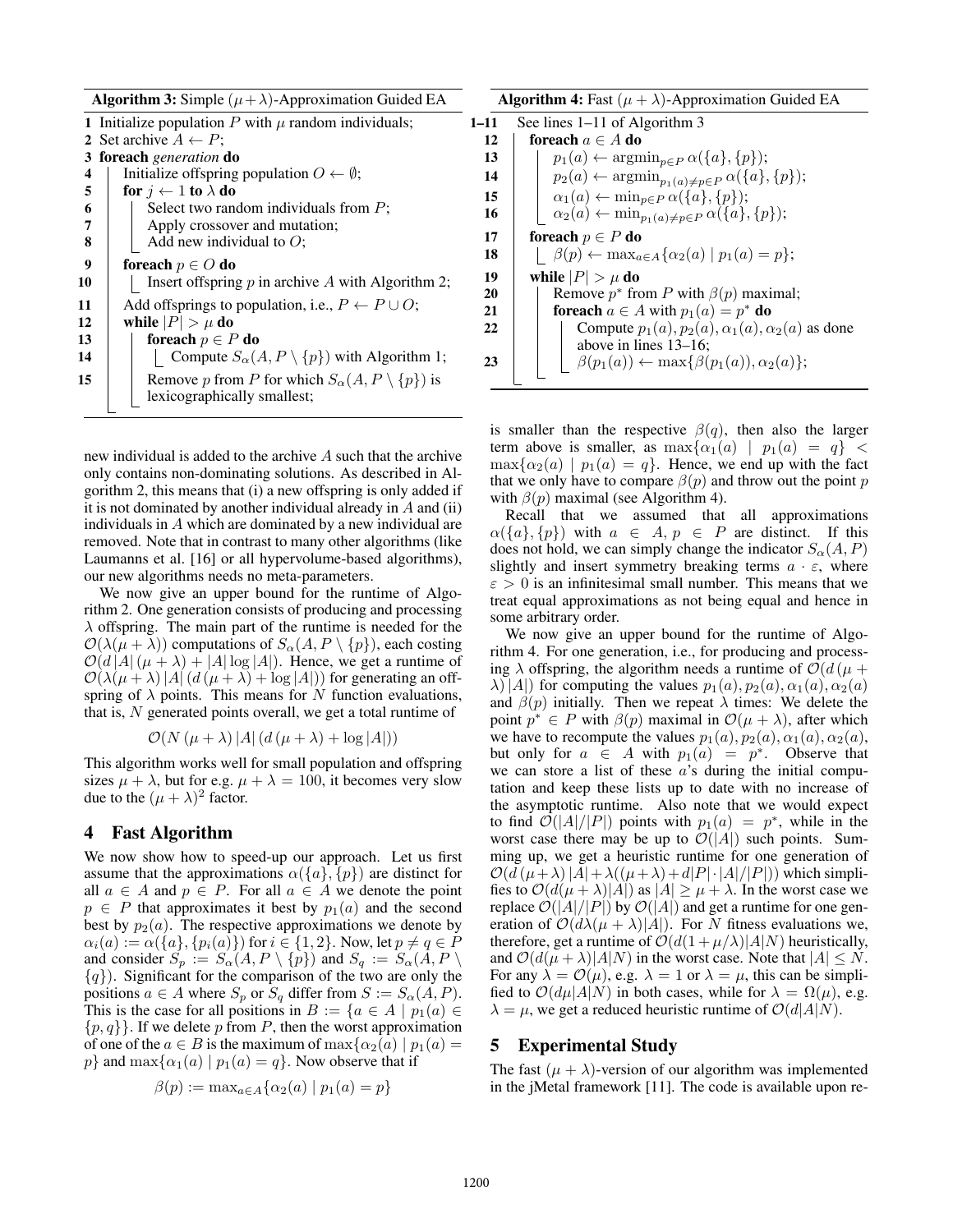

Figure 1: Comparison of the performance of our algorithm AGE ( $\rightarrow$ ) with IBEA ( $\rightarrow$ ), NSGA-II ( $\rightarrow$ ), SMS-EMOA ( $\rightarrow$ ), and SPEA2 ( $\rightarrow$ ) on the test functions DTLZ1 and DTLZ2 with varying dimension d. The figures show the average of 100 repetitions each. Only non-zero hypervolume values are shown. For reference, we also plot ( $-$  - ) the maximum hypervolume achievable for  $\mu \to \infty$ .

quest. We compared the performance of our AGE algorithm to the established MOO algorithms IBEA [18], NSGA-II [8], SMS-EMOA [13], and SPEA2 [19] on the DTLZ benchmark family [9]. We used the functions DTLZ 1-4, each with 30 function variables and between 2 to 20 objective values/dimensions. Figure 3 shows the Pareto fronts of DTLZ1 and DTLZ2 for three objectives. The fronts of DTLZ3 and DTLZ4 are equivalent to DTLZ2; they only differ in the mapping from the search space to the objective space. We limit the calculations of the algorithms to a maximum of 100,000 fitness evaluations *and* a maximum computation time of four hours per run. Note that the time restriction had to be used as the runtime of some algorithms increases exponentially with respect to the size of the objective space.

The further parameter setup of the algorithms was as follows. Parents were selected through a binary tournament, in which we selected the individual out of two randomly drawn ones with the better approximation of the archive. As variation operators, the polynomial mutation and the simulated binary crossover [1] were applied, which are both used widely in MOO algorithms [8, 14, 19]. The distribution pa-



**Figure 3:** Visualization of the Pareto fronts for  $d = 3$ .

rameters associated with the operators were  $\eta_m = 20.0$  and  $\eta_c = 20.0$ . The crossover operator is biased towards the creation of offspring that are close to the parents, and was applied with  $p_c = 0.9$ . The mutation operator has a specialized explorative effect for MOO problems, and was applied with  $p_m = 1/$ (number of variables).

Figures 1 and 2 present our results for population size  $\mu =$ 100 and  $\lambda = 100$ , averaged over 100 independent runs. We performed the same experiments also for  $\mu \in \{25, 50\}$  and observed similar behaviors. We assess the algorithms using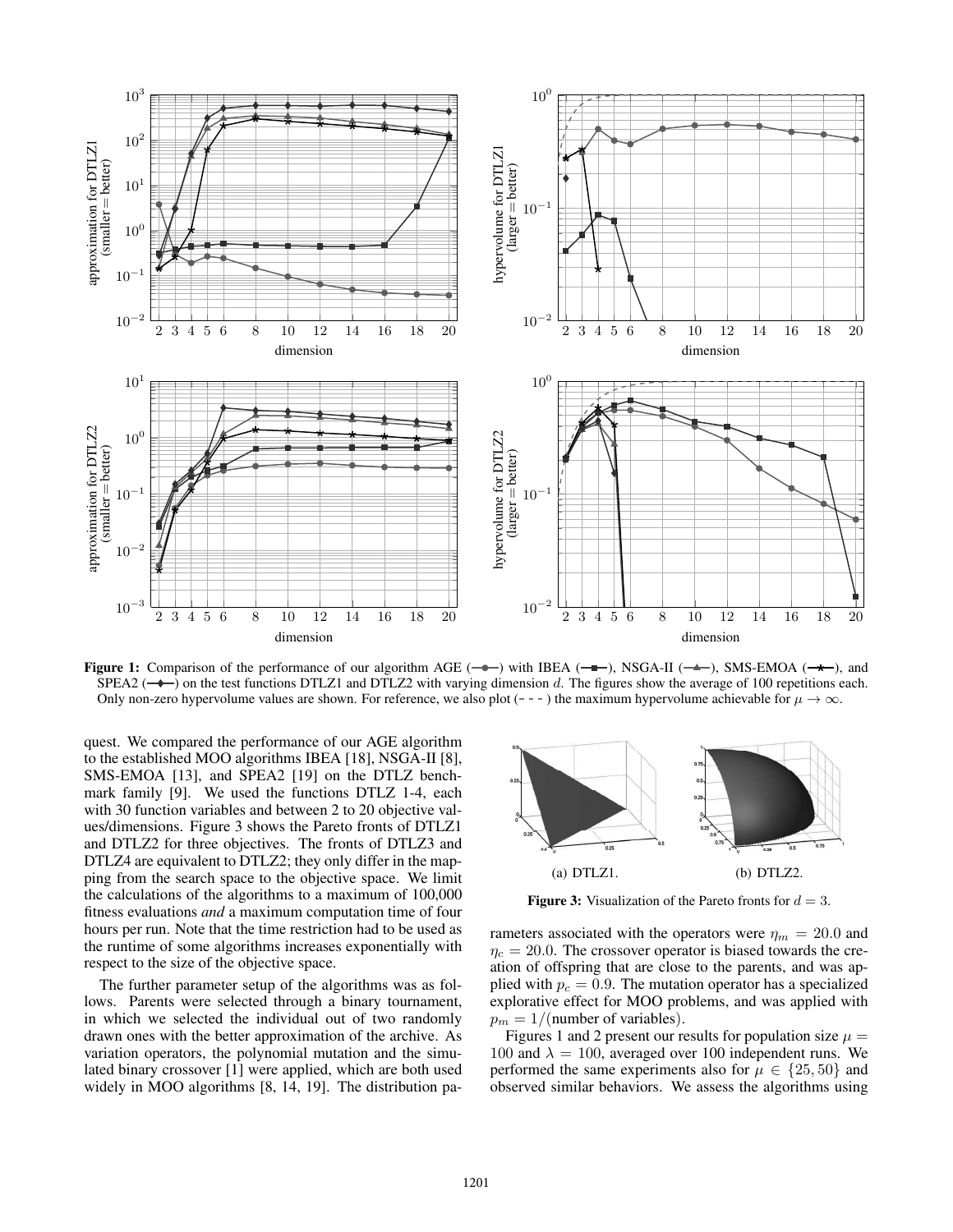

Figure 2: Comparison of the performance of our algorithm AGE ( $\rightarrow$ ) with IBEA ( $\rightarrow$ ), NSGA-II ( $\rightarrow$ ), SMS-EMOA ( $\rightarrow$ ), and SPEA2 ( $\rightarrow$ ) on the test functions DTLZ3 and DTLZ4 with varying dimension d. The figures show the average of 100 repetitions each. Only non-zero hypervolume values are shown. For reference, we also plot  $(- - -)$  the maximum hypervolume achievable for  $\mu \to \infty$ .

the following measures:

- *Approximation:* We approximate the achieved additive approximation of the known Pareto fronts by first drawing one million points of the front uniformly at random and then computing the approximation which the final population achieved for this set with Algorithm 1.
- The *hypervolume* [20] is a popular performance measure which measures the volume of the dominated portion of the objective space relative to a reference point  $r$ . For DTLZ1 we choose  $r = 0.5^d$ , otherwise  $r = 1^d$ . We approximate the achieved hypervolume with an FPRAS [3] which has a relative error of more than 2% with probability less than 1/1000. The volumes shown for DTLZ1 are normalized by the factor  $2^d$ .

As it is very hard to determine the minimum approximation ratio achievable or the maximum hypervolume achievable for all populations of a fixed size  $\mu$ , we only plot the theoretical maximum hypervolume for  $\mu \to \infty$ . For this, a simple geometric calculation gives a maximum (rescaled) hypervolume of  $1 - 1/d!$  for DTLZ1 and a maximum hypervolume of  $1 - 2^{-d} \pi^{d/2} / (d/2)!$  for DTLZ2 (with  $n! := \Gamma(n+1)$ ).

For all test functions, our new algorithm AGE  $(-\rightarrow)$ achieves the best approximation among the competing algorithms for dimensions  $d > 5$ . We first discuss DTLZ1 and DTLZ3 who are known to be hard to analyze as they contain a very large number of local Pareto-optimal fronts [9]. For both functions, we achieve the best approximation among all tested algorithms for  $d > 3$ . Remarkably, all other algorithms (besides IBEA  $(-\bullet)$ ) are unable to find the front at all for these instances. This results in extremely large approximations and zero hypervolumes. The reason for IBEAs decreasing behaviour for very large dimension ( $d \geq 18$ ) is that it was stopped after four hours and it could not perform 100'000 iterations. The same holds already for much smaller dimensions in the case of SMS-EMOA  $(-\star)$  which uses dimensions in the case of SMS-EMOA  $(\rightarrow \rightarrow)$ , which uses an exponential-time algorithm to internally determine the hypervolume. It did not finish a single generation for  $d \geq 8$ and only performed around  $5'000$  iterations within four hours<br>for  $d = 5$  This implies that the higher-dimensional anfor  $d = 5$ . This implies that the higher-dimensional approximations plotted for SMS-EMOA  $(\rightarrow \rightarrow)$  actually show the approximation of the random initial population. Interestingly, the approximations achieved by NSGA-II  $( \rightarrow )$  and